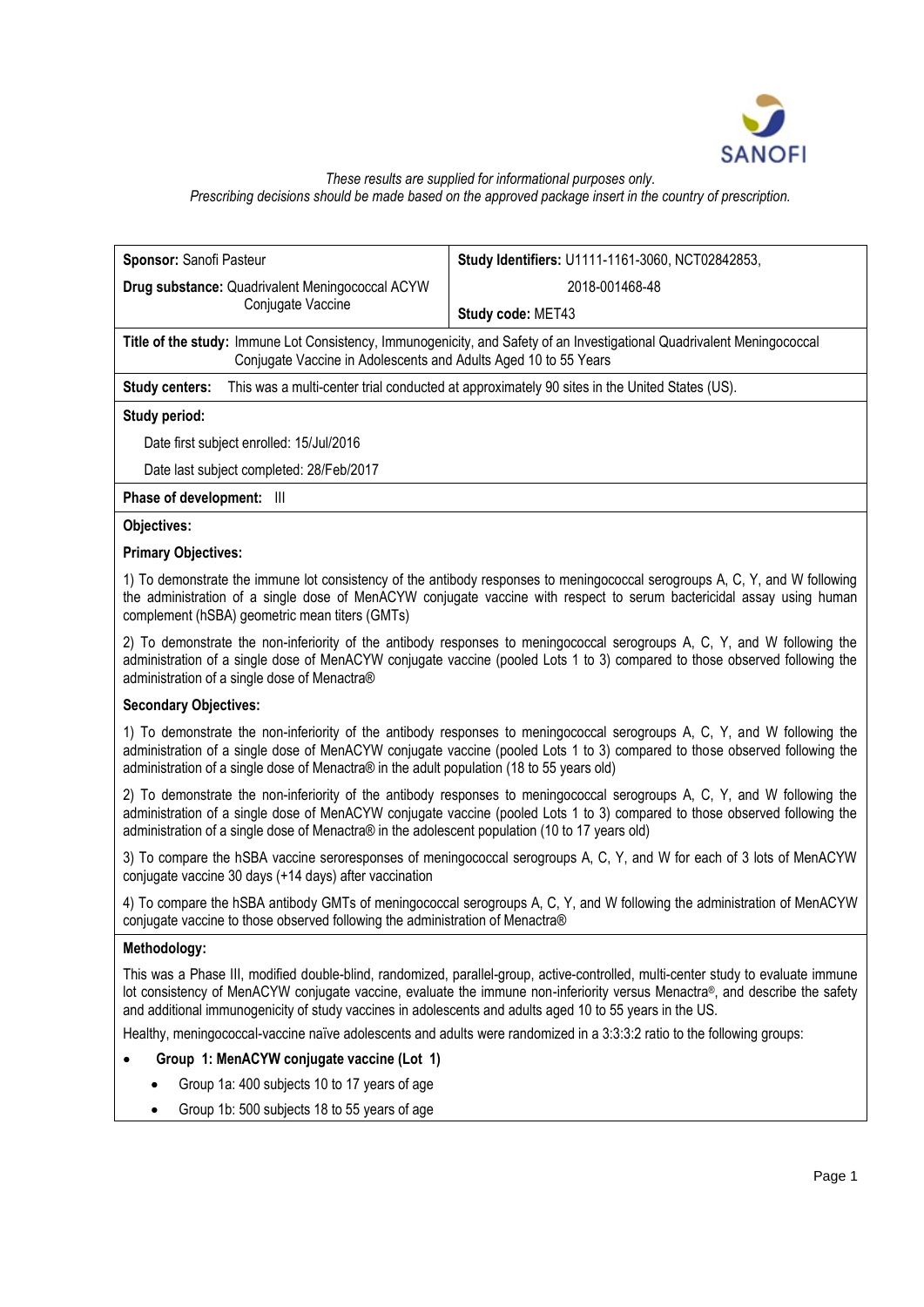

- **Group 2: MenACYW conjugate vaccine (Lot 2)**
	- Group 2a: 400 subjects 10 to 17 years of age
	- Group 2b: 500 subjects 18 to 55 years of age
- **Group 3: MenACYW conjugate vaccine (Lot 3)**
	- Group 3a: 400 subjects 10 to 17 years of age
	- Group 3b: 500 subjects 18 to 55 years of age
- **Group 4: Menactra®**
	- Group 4a: 300 subjects 10 to 17 years of age
	- Group 4b: 300 subjects 18 to 55 years of age

All subjects were to provide blood samples for immunogenicity assessment at baseline (pre-vaccination) and at 30 to 44 days post-vaccination. Solicited adverse event (AE) information was collected for 7 days after vaccination, unsolicited AE information was collected from Visit 1 (V01) (Day [D] 0) to V02 (D30 [+14 days]), and serious adverse event (SAE) information was collected from D0 through D180 (+14 days) after vaccination. Medically-attended adverse events (MAAEs) were collected throughout the study from V01 to V02 (as part of the collection of unsolicited AE information) and from V02 through D180 (+14 days) (as MAAEs).

| Number of subjects:                                                                                  | Planned: 3300        |  |  |  |  |
|------------------------------------------------------------------------------------------------------|----------------------|--|--|--|--|
|                                                                                                      | Randomized: 3344     |  |  |  |  |
|                                                                                                      | Vaccinated: 3344     |  |  |  |  |
| Evaluated:                                                                                           |                      |  |  |  |  |
|                                                                                                      | Immunogenicity: 3101 |  |  |  |  |
|                                                                                                      | Safety: 3311         |  |  |  |  |
| Diagnosis and criteria for inclusion:                                                                |                      |  |  |  |  |
| A potential subject had to meet all of the following criteria to be considered for trial enrollment: |                      |  |  |  |  |
| 1) Aged 10 to 55 years on the day of inclusion                                                       |                      |  |  |  |  |

2) Informed consent form (ICF) has been signed and dated by the subject (aged 18 to 55 years) or assent form has been signed and dated by the subject and ICF has been signed and dated by the parent(s) or guardian (for subjects aged 10 to < 18 years)

3) Subject (≥18 years) or subject (10 to < 18 years) and parent / guardian are able to attend all scheduled visits and to comply with all trial procedures

### **Study treatments**

**Investigational product:**Meningococcal Polysaccharide (Serogroups A, C, Y, and W) Tetanus Toxoid Conjugate Vaccine (Sanofi Pasteur Inc., Swiftwater, PA, USA)

Form: Liquid Solution

Composition: Each 0.5 milliliters (mL) dose of MenACYW conjugate vaccine is formulated in sodium acetate buffered saline solution to contain the following ingredients:

Meningococcal capsular polysaccharides:

Serogroup A ---------------------------------- 10 micrograms (µq)

Serogroup C -------------------------------- 10 µ g

Serogroup Y -------------------------------- 10 µg

Serogroup W ------------------------------- 10 µg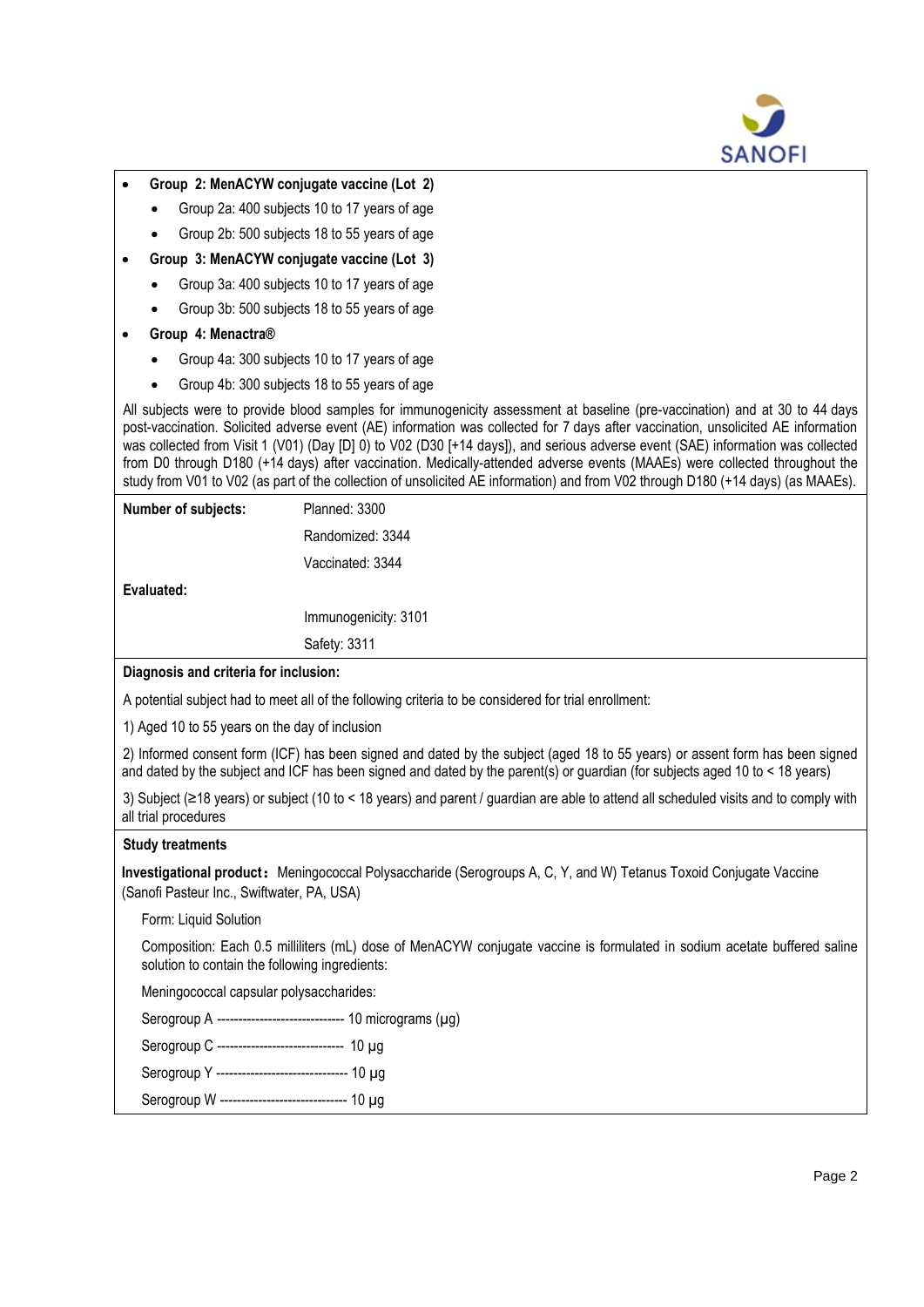

Tetanus toxoid protein carrier ---------- approximately 65 µg

Route of administration: Intramuscular (IM)

**Control product:** Menactra® : Meningococcal (Groups A, C, Y, and W 135) Polysaccharide Diphtheria Toxoid Conjugate Vaccine (Sanofi Pasteur Inc., Swiftwater, PA, USA) Solution for injection

Form: Solution for injection

Composition: Each 0.5 mL dose of vaccine is formulated in sodium phosphate buffered isotonic sodium chloride solution to contain the following ingredients:

Serogroup A ------------------------------ 4 µg

Serogroup C ------------------------------ 4 µg

Serogroup Y ------------------------------ 4 ug

Serogroup W 135 ----------------------- 4 µg

Diphtheria toxoid protein carrier -------- approximately 48 µg

Route of administration: IM

**Duration of treatment/participation:** The duration of each subject's participation in the trial was approximately 6 months.

#### **Criteria for evaluation:**

#### **Immunogenicity:**

Primary endpoints:

- 1) Geometric mean titer ratios (GMTRs) of antibodies against meningococcal serogroups A, C, Y, and W measured by hSBA 30 days (+14 days) after vaccination between lots for immune lot consistency
- 2) Vaccine seroresponse of meningococcal serogroups A, C, Y, and W measured by hSBA assessed at baseline (D0, before vaccination) and 30 days (+14 days) after vaccination for immune non-inferiority between MenACYW conjugate vaccine and Menactra® (Groups 1 - 3 pooled versus Group 4)

Secondary endpoints:

- 3) Vaccine seroresponse of meningococcal serogroups A, C, Y, and W measured by hSBA assessed at baseline (D0, before vaccination) and 30 days (+14 days) after vaccination for immune non-inferiority between MenACYW conjugate vaccine and Menactra® adult study participants (Groups 1b, 2b, and 3b pooled versus Group 4b)
- 4) Vaccine seroresponse of meningococcal serogroups A, C, Y, and W measured by hSBA assessed at baseline (D0, before vaccination) and 30 days (+14 days) after vaccination for immune non-inferiority between MenACYW conjugate vaccine and Menactra® adolescent study participants (Groups 1a, 2a, and 3a pooled versus Group 4a)
- 5) Vaccine seroresponse of meningococcal serogroups A, C, Y, and W measured by hSBA 30 days (+14 days) following the administration of MenACYW conjugate vaccine (Groups 1, 2, and 3)
- 6) GMTRs of antibodies against meningococcal serogroups A, C, Y, and W measured by hSBA for the groups that received MenACYW conjugate vaccine (Groups 1 - 3 pooled) and Menactra® (Group 4)

### **Statistical methods:**

All immunogenicity analyses were performed on the Per-Protocol Analysis Set (PPAS). Additional immunogenicity analyses were performed for exploratory purposes on the Full Analysis Set (FAS) according to randomization group. All safety analyses were performed on the Safety Analysis Set (SafAS).

For Primary Objective 1:

*Equivalence of 3 MenACYW conjugate vaccine lots in terms of GMTs*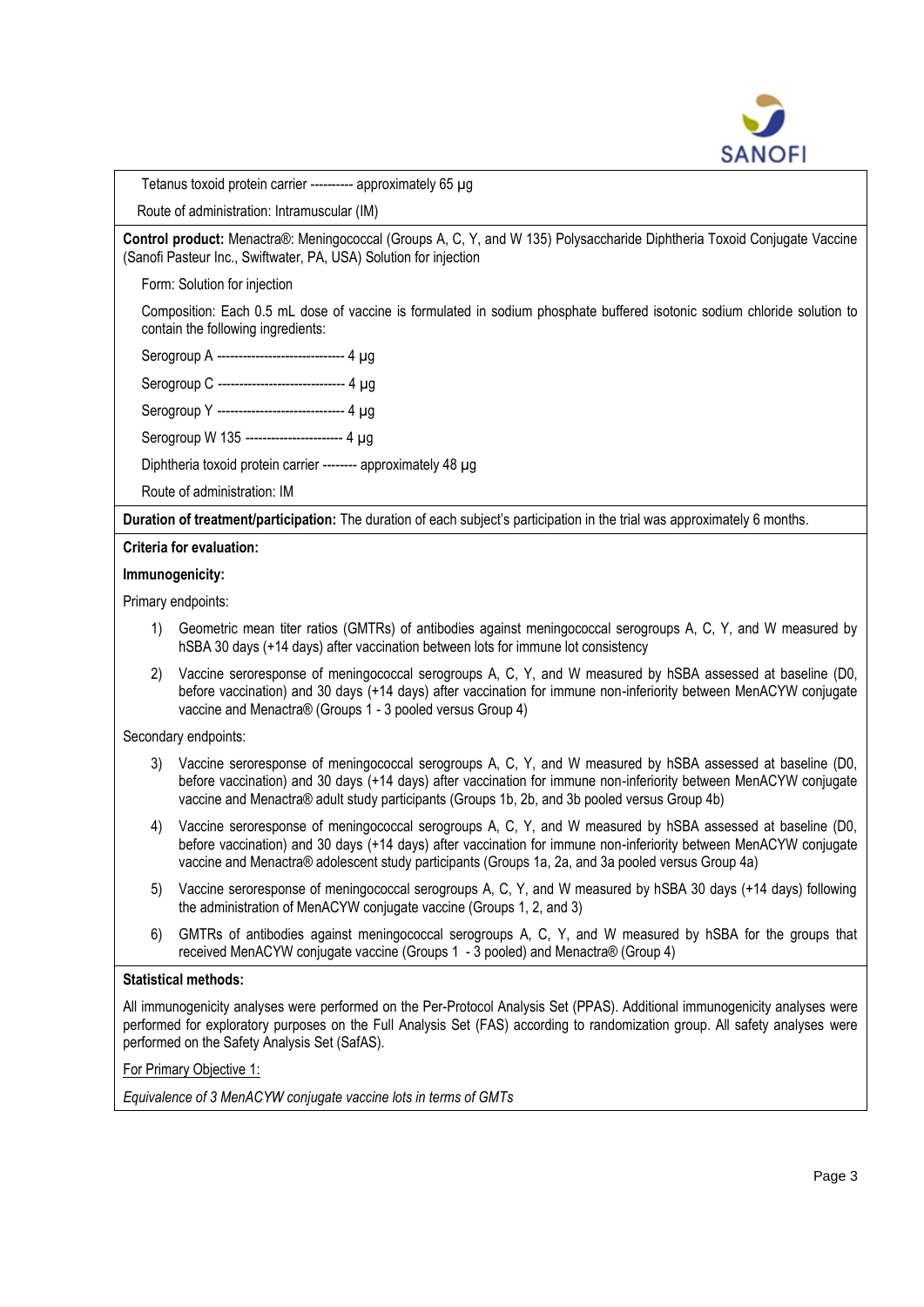

Thirty days after the administration of the MenACYW conjugate vaccine, GMTs of antibodies against meningococcal serogroups A, C, Y, and W in Groups 1, 2, and 3 are equivalent.

Null hypothesis (H<sub>0</sub>): GMT<sub>(Gi)</sub> / GMT<sub>(Gi)</sub>  $\leq$  1/2 or GMT<sub>(Gi)</sub> / GMT<sub>(Gi)</sub>  $\geq$  2 for any i  $\neq$  j

Alternative hypothesis (H<sub>1</sub>):  $1/2 < GMT_{(Gi)} / GMT_{(Gi)} < 2$  for all  $i \neq j$ 

 $GMT_{(Gi)}$  and  $GMT_{(Gi)}$  are the GMTs of antibodies against the meningococcal serogroups A, C, Y, and W for the ith and jth lots, respectively.

Each of the antigens of A, C, Y, and W serogroups was planned to be tested separately. If the 2-sided 95% confidence interval (CI) of the ratio of the GMTs is > 1/2 and < 2 for each antigen, the non-equivalence assumption was planned to be rejected.

## For Primary Objective 2:

*Non-inferiority of MenACYW conjugate vaccine compared to Menactra*® *in terms of hSBA vaccine seroresponse*

Thirty days after the administration of MenACYW conjugate vaccine or Menactra® , the percentages of subjects who achieve an hSBA vaccine seroresponse for meningococcal serogroups A, C, Y, and W in Groups 1, 2, and 3 combined are non-inferior to the corresponding percentages in Group 4.

Null hypothesis (H<sub>0</sub>):  $p_{(G123)} - p_{(G4)} \le -10\%$ 

Alternative hypothesis  $(H_1)$ :  $p_{(G123)} - p_{(G4)} > -10\%$ 

where  $p_{(G123)}$  and  $p_{(G4)}$  are the percentages of subjects who achieve an hSBA vaccine seroresponse in Groups 1 - 3 pooled and Group 4, respectively.

Each of the serogroups A, C, Y, and W was tested separately. If the lower limit of the 2-sided 95% CI of the difference between the 2 proportions is > -10%, the inferiority assumption was rejected. The overall non-inferiority of this objective was demonstrated if all 4 individual null hypotheses were rejected

# Secondary Objective 1:

*Non-inferiority of MenACYW conjugate vaccine compared to Menactra*® *in terms of hSBA vaccine seroresponse in the adult population (18 to 55 years old)*

Thirty days after the administration of MenACYW conjugate vaccine or Menactra® , the percentages of subjects who achieved an hSBA vaccine seroresponse\* for meningococcal serogroups A, C, Y, and W in Groups 1b, 2b, and 3b combined were non-inferior to the corresponding percentages in Group 4b.

Null hypothesis (H0):  $p(G123) - p(G4)$  ≤ -10%

Alternative hypothesis (H1): p(G123) - p(G4) > -10%

where p(G123) and p(G4) were the percentages of subjects who achieved an hSBA vaccine seroresponse in Groups 1b, 2b, and 3b pooled and Group 4b, respectively. Each of the serogroups A, C, Y, and W were tested separately. If the lower limit of the 2 sided 95% CI of the difference between the 2 proportions was > -10%, the inferiority assumption was rejected.

\* hSBA vaccine seroresponse for serogroups A, C, Y, and W was defined as:

- For a subject with a pre-vaccination titer < 1:8, the post-vaccination titer must have been ≥ 1:16.
- For a subject with a pre-vaccination titer ≥ 1:8, the post-vaccination titer must have been at least 4-fold greater than the prevaccination titer.

### **Secondary Objective 2**

*Non-inferiority of MenACYW conjugate vaccine compared to Menactra® in terms of hSBA vaccine seroresponse in the adolescent population (10 to 17 years old)*

Thirty days after the administration of MenACYW conjugate vaccine or Menactra®, the percentages of subjects who achieved an hSBA vaccine seroresponse\* for meningococcal serogroups A, C, Y, and W in Groups 1a, 2a, and 3a combined were non-inferior to the corresponding percentages in Group 4a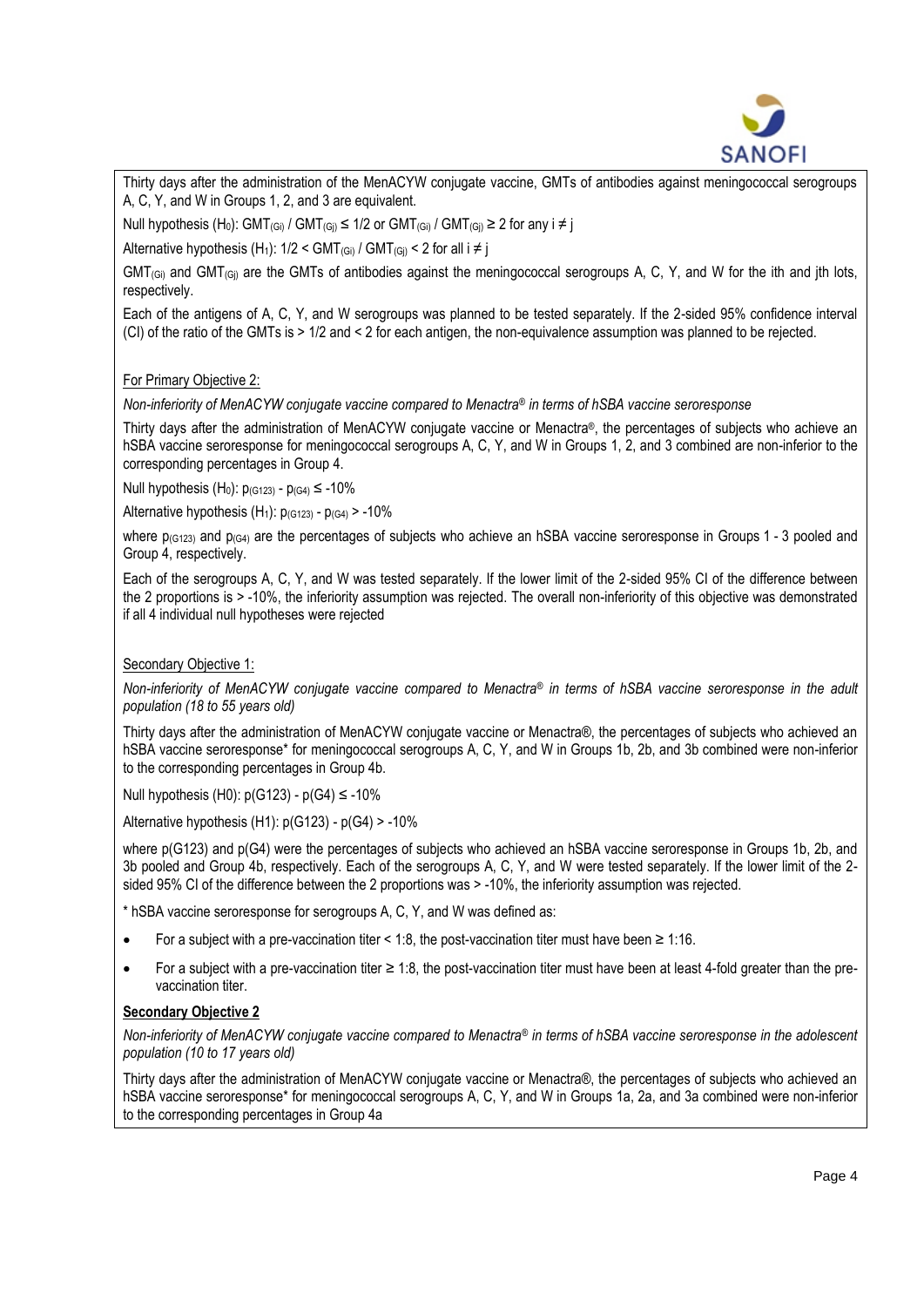

Null hypothesis (H0): p(G123) - p(G4) ≤ -10%

Alternative hypothesis  $(H1)$ :  $p(G123) - p(G4) > -10\%$ 

where p(G123) and p(G4) were the percentages of subjects who achieved an hSBA vaccine seroresponse in Groups 1a, 2a, and 3a pooled and Group 4a, respectively. Each of the serogroups A, C, Y, and W were tested separately. If the lower limit of the 2 sided 95% CI of the difference between the 2 proportions was > -10%, the inferiority assumption was rejected.

## **Secondary Objective 3**

*Comparison of 3 MenACYW conjugate vaccine lots in terms of hSBA vaccine seroresponse*

The difference in percentages of subjects who achieved an hSBA vaccine seroresponse\* 30 days after the administration of MenACYW conjugate vaccine for meningococcal serogroups A, C, Y, and W in Groups 1, 2, and 3 was calculated for each comparison and 95% CI was provided.

\* hSBA vaccine seroresponse for serogroups A, C, Y, and W was defined as:

- For a subject with a pre-vaccination titer < 1:8, the post-vaccination titer must have been ≥ 1:16.
- For a subject with a pre-vaccination titer  $\geq 1.8$ , the post-vaccination titer must have been at least 4-fold greater than the prevaccination titer.

## **Secondary Objective 4**

*Comparison of MenACYW conjugate vaccine to Menactra*® *in terms of hSBA GMTs*

The ratio of GMTs of meningococcal serogroups A, C, Y, and W between the MenACYW conjugate vaccine Groups 1- 3 pooled (Lots 1, 2, and 3 combined) and the Menactra® Group 4, 30 days after the administration of vaccine was calculated and 95% CI was provided.

#### **Summary:**

### **Population characteristics:**

### Subject Disposition:

A total of 3344 subjects were enrolled in this study and randomly allocated to Group 1 (902 subjects), Group 2 (895 subjects), Group 3 (906 subjects) or Group 4 (641 subjects). A total of 3242 out of 3344 subjects (96.9%) completed the study: 97.5% (879/902) of Group 1 subjects, 96.2% (861/895) of Group 2 subjects, 97.7% (885/906) of Group 3 subjects, and 96.3% (617/641) of Group 4 subjects. There were no early terminations due to an SAE or AE. A total of 3183 out of 3344 subjects (95.2%) performed the 6-month safety follow-up after the last visit: 94.8% (855/902) of Group 1 subjects, 94.6% (847/895) of Group 2 subjects, 96.4% (873/906) of Group 3 subjects, and 94.9% (608/641) of Group 4 subjects.

### Demographics:

In the SafAS, 42.5% (1407/3311) of subjects were male and 57.5% (1904/3311) of subjects were female: the overall ratio of male/female subjects was 0.74. There were fewer males than females across the 4 groups (male/female ratio was 0.69 in Group 1, 0.68 in Group 2, 0.83 in Group 3, and 0.79 in Group 4).

Subjects' ages were comparable across the 4 groups. The mean age of the subjects at enrollment was 27.1 years with a standard deviation (SD) of 15.6 years.

The distribution of racial origin was comparable across the 4 groups. Most subjects in the study were White (74.4% [2462/3311]), followed by Black or African American (19.4% [643/3311]), and Mixed origin (3.3% [109/3311]). Racial origin information was missing for 0.2% (5/3311) of subjects. The majority of subjects (78.5% [2598/3311]) were not Hispanic or Latino.

### **Immunogenicity Results:**

Primary Objective 1:

*Equivalence of 3 MenACYW conjugate vaccine lots in terms of GMTs*

Immune equivalence was demonstrated across the 3 lots in that the 2-sided 95% CI of the ratio of the GMTs was between > 1/2 and < 2 for each pair of lots and each serogroup.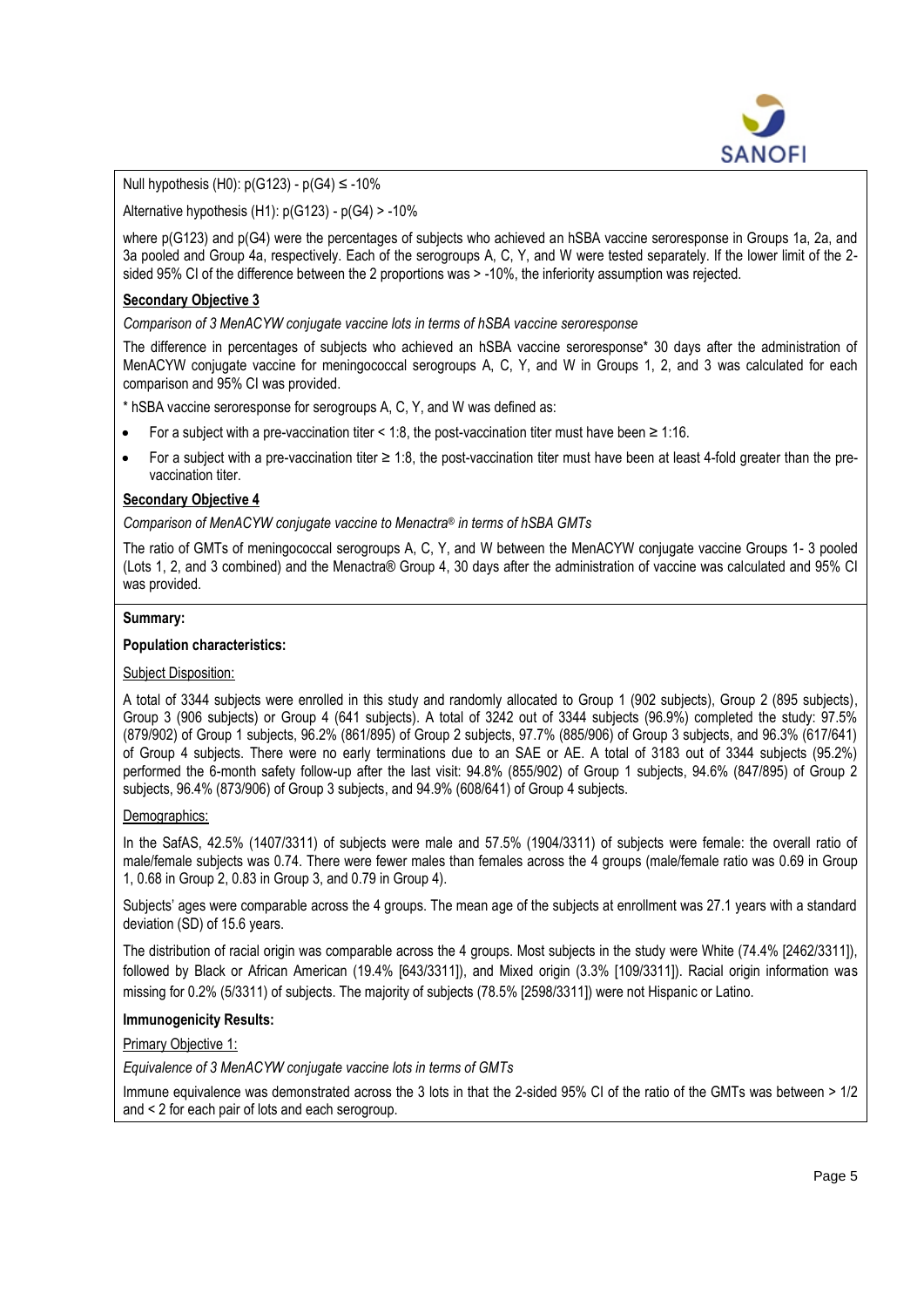

|               | Table S4: Primary Objective 1, Equivalence of hSBA GMT against meningococcal serogroups A, C, Y, and W among 3<br>lots (Groups 1-3) 30 days after vaccination - PPAS |     |                           |     |                           |                            |     |             |                           |                  |                                                  |               |                       |       |                            |                     |
|---------------|----------------------------------------------------------------------------------------------------------------------------------------------------------------------|-----|---------------------------|-----|---------------------------|----------------------------|-----|-------------|---------------------------|------------------|--------------------------------------------------|---------------|-----------------------|-------|----------------------------|---------------------|
|               | MenACYW                                                                                                                                                              |     |                           |     |                           |                            |     |             |                           | <b>GMT</b> ratio |                                                  |               |                       |       |                            |                     |
|               | 1 Lot<br>Lot<br>$(N=843)$<br>$(N=820)$                                                                                                                               |     |                           |     | $2$ Lot<br>3<br>$(N=845)$ |                            |     | Lot 1/Lot 2 |                           | Lot 2/Lot 3      |                                                  | Lot $1/Lot 3$ |                       |       |                            |                     |
| Sero<br>group | M                                                                                                                                                                    | GМ  | (95%<br>CI)               | M   | GМ                        | (95%<br>CI)                | M   | GM          | (95%<br>CI()              | Ratio            | (95%<br>CI)                                      | Ratio         | (95% CI)              | Ratio | (95%<br>CI)                | lLot<br>consistency |
| A             | 843                                                                                                                                                                  |     | $84.9$ (75.8;<br>95.1)    | 819 |                           | 96.5 (86.4; 843)<br>108)   |     |             | 109)                      |                  | 97.9 (87.7; 0.880 (0.751; 0.985 (0.843;<br>1.03) |               | 1.15)                 |       | $0.867$ $(0.740;$<br>1.02) | Yes                 |
| C             | 841                                                                                                                                                                  | 326 | (286;<br>372)             | 820 | 305                       | (267;<br>349)              | 845 | 352         | (307; 1.07)<br>405)       |                  | (0.888;<br>1.29                                  |               | 0.866(0.714)<br>1.05) |       | 0.927(0.766)<br>1.12)      | Yes                 |
| Υ             | 843                                                                                                                                                                  | 213 | (191;<br>238)             | 820 | 210                       | (188;<br>234)              | 844 | 218         | (194;<br>246)             | 1.02             | (0.869; 0.961 (0.816;<br>1.19                    |               | 1.13)                 |       | 0.975(0.829)<br>1.15)      | Yes                 |
| W             | 843                                                                                                                                                                  |     | 84.5 (75.1; 820)<br>95.1) |     |                           | $81.6$ (72.7; 844<br>91.5) |     |             | 87.2 (77.2; 1.04<br>98.5) |                  | (0.878; 0.936)(0.791;<br>1.22                    |               | 1.11)                 |       | $0.970$ $(0.818;$<br>1.15) | Yes                 |

Abbreviations: CI, confidence interval

M: Number of subjects with available data for the endpoint.

N: number of subjects in PPAS

Overall lot consistency among the 3 lots was demonstrated if, for each pair of lots and each antigen, the 2-sided 95% CI for the ratio of GMTs lies between 1/2 and 2.

#### Primary Objective 2:

Non-inferiority of MenACYW conjugate vaccine compared to Menactra® in terms of hSBA vaccine seroresponse

Non-inferiority of immune response was demonstrated between MenACYW conjugate vaccine and Menactra® based on percentage of subjects achieving hSBA vaccine seroresponse. For each serogroup, the lower limit of the 2-sided 95% CI of the difference was > -10%.

The percentage of subjects with an hSBA vaccine seroresponse was numerically higher in Groups 1-3 pooled than in Group 4 for all serogroups: ranging from 73.8% (1846/2503) to 91.4% (2290/2505) in Groups 1-3 pooled and from 47.9% (284/593) to 73.4% (435/593) in Group 4.

| Table S5: Primary Objective 2, Non-inferiority of hSBA vaccine seroresponse rate for MenACYW conjugate vaccine |  |  |  |
|----------------------------------------------------------------------------------------------------------------|--|--|--|
| (Groups 1-3 pooled) versus Menactra® (Group 4) - PPAS                                                          |  |  |  |

|               | Group<br>$(N=2508)$<br>Seroresponse | $1 - 3$     |                 | pooled Group<br>$(N=593)$<br>Seroresponse |             |                 | Groups 1-3 pooled - Group<br>4 |                  |                     |
|---------------|-------------------------------------|-------------|-----------------|-------------------------------------------|-------------|-----------------|--------------------------------|------------------|---------------------|
| Serogro<br>up | n/M                                 | Rate $(\%)$ | 95% CI          | n/M                                       | Rate $(\%)$ | 95% CI          | Difference (%)                 | 95% CI           | Non-<br>inferiority |
| A             | 1846/2503                           | 73.8        | (72.0;<br>75.5) | 324/593                                   | 54.6        | (50.5;<br>58.7) | 19.1                           | (14.8;<br>23.5)  | Yes                 |
| C             | 2222/2503                           | 88.8        | (87.5;<br>90.0  | 284/593                                   | 47.9        | (43.8;<br>52.0  | 40.9                           | (36.7)<br>45.0)  | Yes                 |
|               | 2290/2505                           | 91.4        | (90.3;<br>92.5) | 435/593                                   | 73.4        | (69.6)<br>76.9  | 18.1                           | (14.5;<br>21.9)  | Yes                 |
| W             | 2011/2505                           | 80.3        | (78.7;<br>81.8) | 363/593                                   | 61.2        | (57.2;<br>65.2  | 19.1                           | (14.9;<br>(23.3) | Yes                 |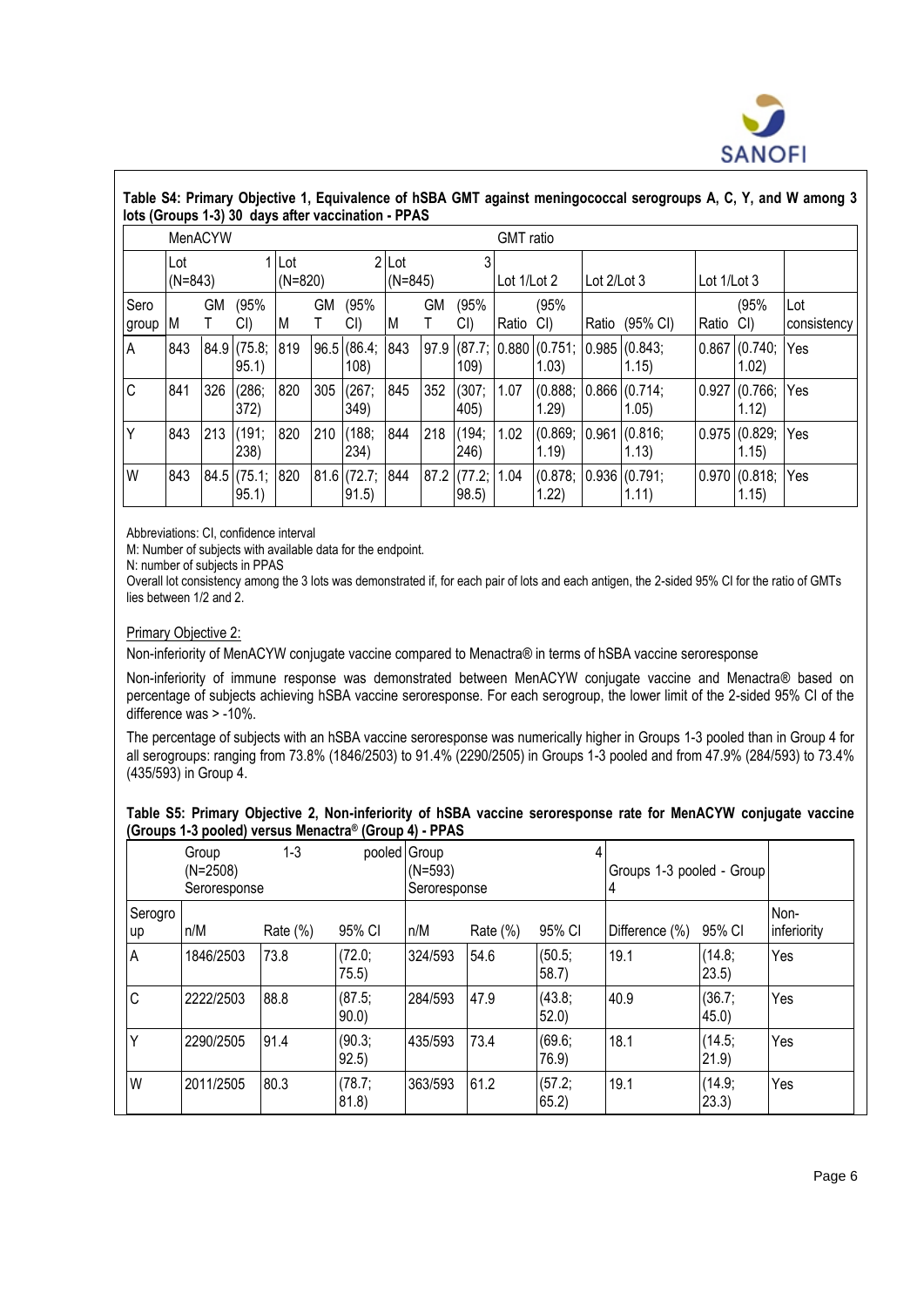

n: Number of subjects who achieve an hSBA vaccine seroresponse.

M: Number of subjects with available data for the endpoint.

N: number of subjects in per-protocol analysis set

hSBA vaccine seroresponse is defined as: for a subject with a pre-vaccination titer < 1:8, the post-vaccination titer must be ≥ 1:16; for a subject with a pre-vaccination titer ≥ 1:8, the post-vaccination titer must be at least 4-fold greater than the pre-vaccination titer.

95% CI of the single percentage calculated from the exact binomial method.

95% CI of the difference calculated from the Wilson Score method without continuity correction.

The overall non-inferiority was demonstrated if the lower limit of the 2-sided 95% CI of the difference is > -10% for all 4 serogroups.

### Secondary Objective 1:

*Non-inferiority of MenACYW conjugate vaccine compared to Menactra® in terms of hSBA vaccine seroresponse in the adult population (18 to 55 years old)*

In subjects aged 18 to 55 years, non-inferiority of immune response was demonstrated between MenACYW conjugate vaccine and Menactra® based on percentage of subjects achieving hSBA vaccine seroresponse. For each serogroup, the lower limit of the 2-sided 95% CI of the difference was > -10%.

The percentage of subjects aged 18 to 55 years with an hSBA vaccine seroresponse was numerically higher in Groups 1b-3b pooled than in Group 4b for all serogroups: ranging from 73.5% (1034/1406) to 88.1% (1241/1408) in Groups 1b-3b pooled and from 42.3% (124/293) to 60.8% (178/293) in Group 4b.

### Secondary Objective 2:

*Non-inferiority of MenACYW conjugate vaccine compared to Menactra® in terms of hSBA vaccine seroresponse in the adolescent population (10 to 17 years old)*

In subjects aged 10 to 17 years, non-inferiority of immune response was demonstrated between MenACYW conjugate vaccine and Menactra® based on percentage of subjects achieving hSBA vaccine seroresponse. For each serogroup, the lower limit of the 2-sided 95% CI of the difference was > -10%.

The percentage of subjects aged 10 to 17 years with an hSBA vaccine seroresponse was numerically higher in Groups 1a-3a pooled than in Group 4a for all serogroups: ranging from 74.0% (812/1097) to 95.6% (1049/1097) in Groups 1a-3a pooled and from 53.3% (160/300) to 85.7% (257/300) in Group 4a.

### Secondary Objective 3:

*Comparison of 3 MenACYW conjugate vaccine lots in terms of hSBA vaccine seroresponse*

The difference in the rate of subjects achieving hSBA vaccine seroresponse for Lot 1 – Lot 2 was -5.4% for serogroup A, 1.3% for serogroup C, 0.5% for serogroup Y, and 0.8% for serogroup W; Lot 2 -Lot 3 was 2.9% for serogroup A, 2.4% for serogroup C, 2.0% for serogroup Y, and 2.0% for serogroup W and Lot 1 – Lot 3 was -2.5% for serogroup A, 3.7% for serogroup C, 2.5% for serogroup Y, and 2.8% for serogroup W., The lower limit of the 2-sided 95% CI of the difference was  $> -10$ %.

The percentage of subjects with an hSBA vaccine seroresponse was numerically higher in Lot 1 than in Lot 3 for serogroup C and comparable for all the other serogroups. The percentage of subjects achieving an hSBA vaccine seroresponse was numerically higher in Lot 2 compared to Lot 1 for serogroup A and comparable for all the other serogroups. Lot 2 and Lot 3 were comparable for all serogroups.

## Secondary Objective 4:

*Comparison of MenACYW conjugate vaccine to Menactra® in terms of hSBA GMTs*

At D30, the Groups 1-3 pooled / Group 4 GMTRs ranged from 1.90 to 8.05 for all serogroups (1.93 for serogroup A, 8.05 for serogroup C, 3.22 for serogroup Y, and 1.90 for serogroup W) with lower limit of the 95% CIs greater than 1.